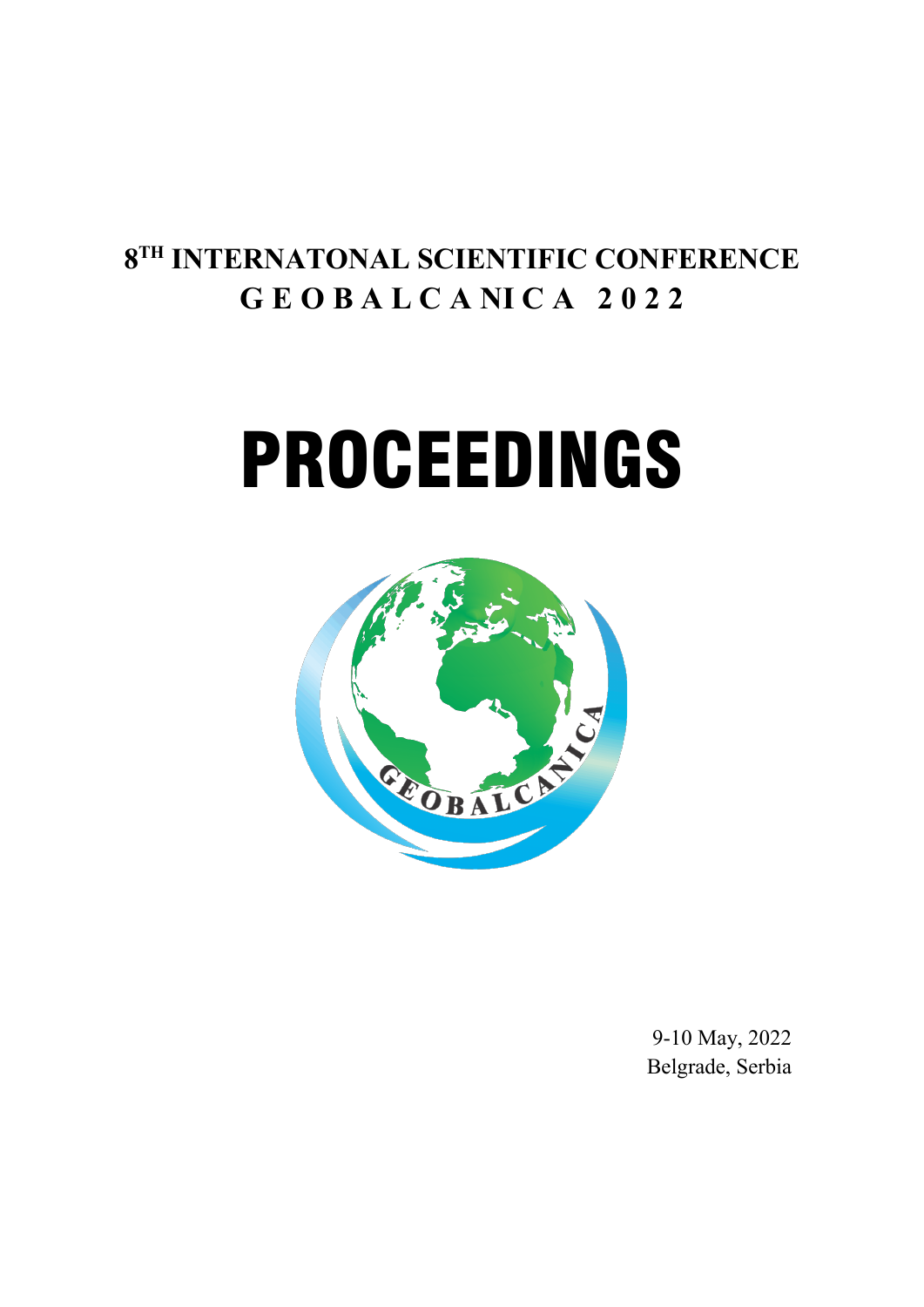## **DESCLAIMER**

This Proceedings contains full articles approved by International Scientific Committee. Authors are responsible for the content and accuracy.

Opinions expressed may not necessarily reflect the position of the International Scientific Conference GEOBALCANICA 2022.

Information in the PROCEEDINGS form International Scientific Conference GEOBALCANICA 2022 is subject to change without notice. No Part of this book may be reproduced of transmitted in any form or by any means, electronic or mechanical, for any purpose, without the express written permission of the GEOBALCANICA Society.

Copyright © Geobalcanica Society

All rights Reserved by Geobalcanica Society – Skopje, North Macedonia

Published by: Geobalcancia Society – Skopje, North Macedonia

**GEOBALCANICA SOCIETY - Skopje, North Macedonia** e-mail: **[info@geobalcanica.org](mailto:info@geobalcanica.org)** url: **[www.geobalcanica.org](http://www.geobalcanica.org/)**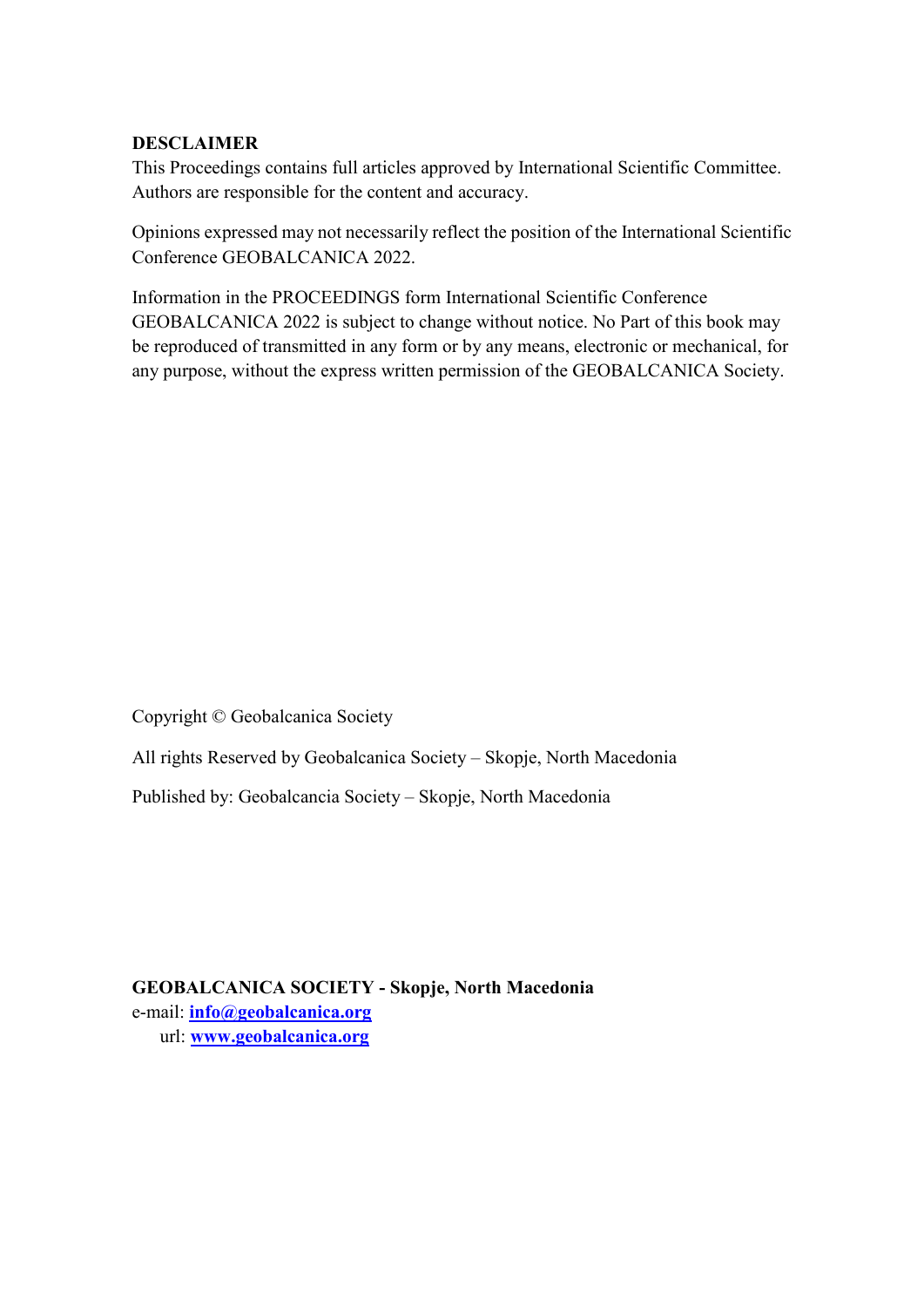#### **INTERNATIONAL SCIENTIFIC COMMITTEE**

- *- Tomasz Komornicki, PhD,* Associate Professor, Head of Department of Spatial Organization, Institute of Geography and Spatial Organization, Polish Academy of Sciences, REPUBLIC OF POLAND
- *- Jinfeng Wang, PhD,* Associate Professor, Institute of Geographic Science and Natural Resources Research, Chinese Academy of Sciences, PEOPLES REPUBLIC OF CHINA
- *- Ante Šiljeg, PhD,* Associate professor, Faculty of Geography, University of Zadar REPUBLIC OF CROATIA,
- *- Milan Radovanović, PhD,* Principal Research Fellow, Director of Geographical Institute "Jovan Cvijic" Geographical Institute "Jovan Cvijic" Serbian Academy of Sciences and Arts REPUBLIC OF SERBIA,
- *- Predrag Djurovic, PhD,* Full Professor, Faculty of Geography, University of Belgrade, REPUBLIC OF SERBIA
- *- Peter Bagoli Simo, PhD,* Prof. Dr. rer. nat. habil., Director of Department of Geography, Department of Geography, Faculty of Mathematics and Natural Sciences, Humboldt University of Berlin, FEDERAL REPUBLIC OF GERMANY
- *- Theodore Karacostas, PhD,* Full Professor, Head of Department of Meteorology and Climatology, School of Geology, Aristotle University of Thessaloniki, REPUBLIC OF GREECE
- *- Matija Zorn, PhD,* Senior Research Fellow, Assistant Director, Anton Melik Geographical Institute, Research Centre of the Slovenian Academy of Sciences and Arts, REPUBLIC OF SLOVENIA
- *- Evgeny Panidi, PhD,* Docent, Department of Cartography & Geoinformatics, Institute of Earth Sciences, St. Petersburg State University, RUSSIAN FEDERATION
- *- Stefan Bouzarovski, PhD,* Professor of Geography, Director of the Centre for Urban Resilience and Energy, University of Manchester, UNITED KINGDOM
- *- Alin Mihu-Pintilie, PhD,* Scientific Researcher, "Alexandru Ioan Cuza" University of Iasi – UAIC, Interdisciplinary Research Department – Field Science REPUBLIC OF ROMANIA
- *- Riccardo Privitera, PhD,* Assistant Researcher, Department of Civil Engineering and Architecture, University of Catania, REPUBLIC OF ITALY
- *- Alexandru Lucian Onaca, PhD,* Lect. univ. dr., Department of Geography, West University of Timisoara, REPUBLIC OF ROMANIA
- *- Karl Donert, PhD,* Adjunct Professor, Department of Geoinformatics, University of Salzburg, President of European Association of Geographers, REPUBLIC OF AUSTRIA
- *- Gordana Kaplan, PhD,* Assistant Professor, Institute of Earth and Space Sciences, Eskisehir Technical University, REPUBLIC OF TURKEY
- *- Sanja Klempic Bogadi, PhD,* Senior Research Associate, Institute for Migration and Ethnic Studies, REPUBLIC OF CROATIA
- *- Blagoja Markoski, PhD,* Full Professor, Institute of Geography, Faculty of Natural Sciences and Mathematics, Ss. Cyril and Methodius University, REPUBLIC OF NORTH MACEDONIA
- *- Arild Holt-Jensen, PhD,* Professor Emeritus, Department of Geography, University of Bergen, KINGDOM OF NORWAY
- *- Rok Ciglic, PhD,* Research Fellow, Head of Department of Geographic Information System, Anton Melik Geographical Institute, Research Centre of the Slovenian Academy of Sciences and Arts, REPUBLIC OF SLOVENIA